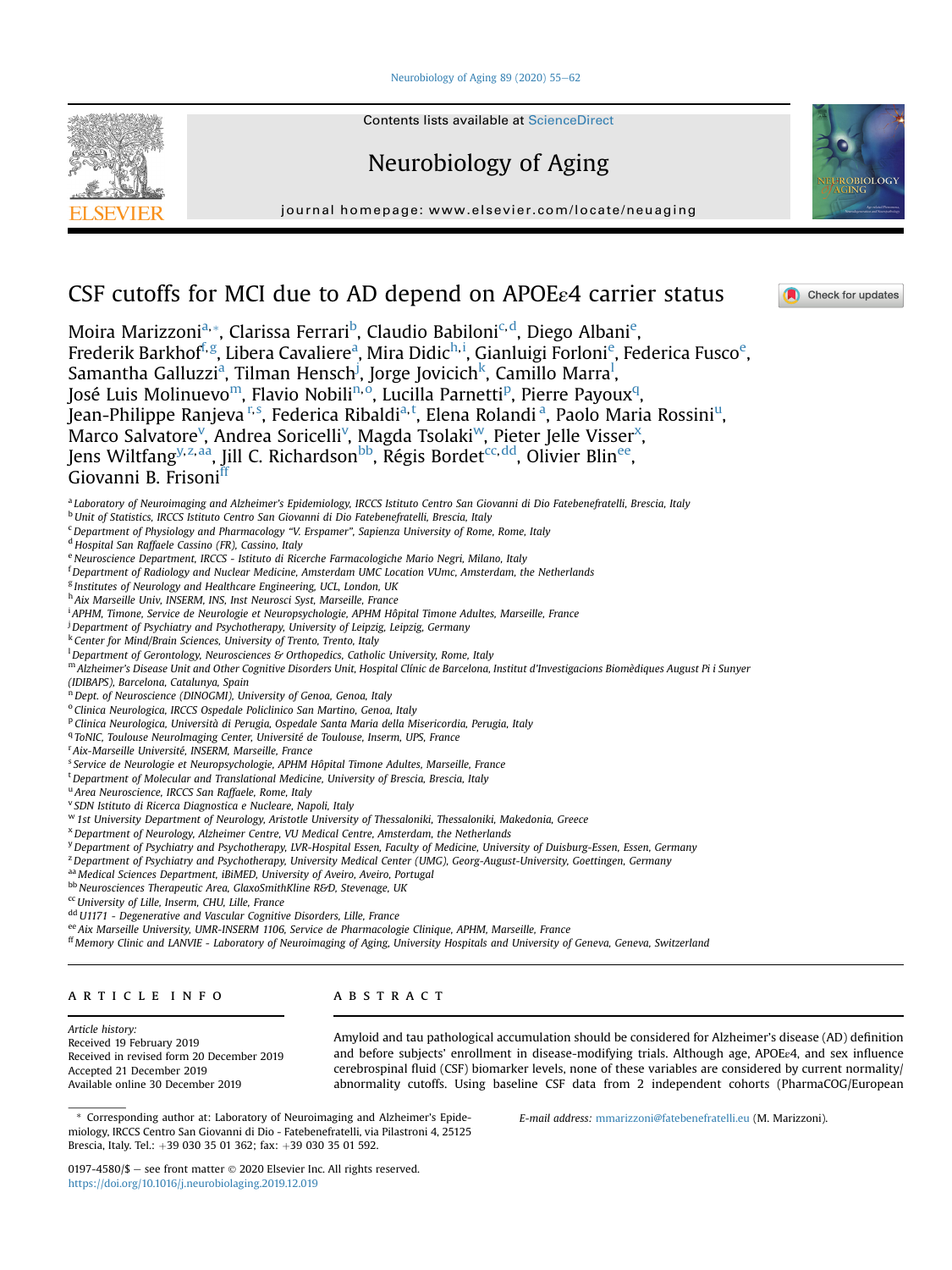Keywords: Alzheimer's disease Apolipoprotein E Mild cognitive impairment CSF cutoff Disease progression

Alzheimer's Disease Neuroimaging Initiative and Alzheimer's Disease Neuroimaging Initiative), we investigated the effect of age, APOEε4 status, and sex on CSF Ab42/P-tau distribution and cutoff extraction by applying mixture models with covariates. The Ab42/P-tau distribution revealed the presence of 3 subgroups (AD-like, intermediate, control-like) and 2 cutoffs. The identification of the intermediate subgroup and of the higher cutoff was APOEε4 dependent in both cohorts. APOE-specific classification (higher cutoff for APOEε4þ, lower cutoff for APOEε4-) showed higher diagnostic accuracy in identifying MCI due to AD compared to single  $A\beta42$  and  $A\beta42$ /P-tau cutoffs. APOE<sub>ε4</sub> influences amyloid and tau CSF markers and AD progression in MCI patients supporting i) the use of APOE-specific cutoffs to identify MCI due to AD and ii) the utility of considering APOE genotype for early AD diagnosis.

2020 Elsevier Inc. All rights reserved.

## 1. Introduction

Low concentrations of  $\beta$ -amyloid 1–42 (A $\beta$ 42) and high levels of phosphorylated tau (P-tau) in the cerebrospinal fluid (CSF) are hallmarks of Alzheimer's disease (AD). These CSF biomarkers have been included in the research criteria for prodromal AD [National Institute on Aging and Alzheimer's Association, NIA-AA ([Albert](#page-6-0) [et al., 2011\)](#page-6-0), and the International Working Group, IWG ([Dubois](#page-6-1) [et al., 2014](#page-6-1)), criteria]. Several studies have shown that amyloidosis alone is inaccurate to identify prodromal MCI or AD ([Lowe](#page-7-0) [et al., 2013; Salloway et al., 2014](#page-7-0)) suggesting that both facets of AD pathology, amyloid plaques and neurofibrillary tangles, should be considered ([Botha et al., 2018\)](#page-6-2). In line, the revised version of the NIA-AA criteria ([Jack et al., 2018\)](#page-7-1) applied the term "Alzheimer's disease" only if biomarker evidence of both  $\mathsf{A}\beta$  and P-tau pathology is present. Moreover, CSF biomarkers are increasingly used in clinical trials of disease modifiers for patient's selection, to ensure the inclusion of patients with an AD etiology [\(Blennow et al., 2013;](#page-6-3) [Karran and Hardy, 2014\)](#page-6-3). To this end, CSF amyloid and tau biomarkers are dichotomized into normal/abnormal according to predefined cutoffs [\(Bartlett et al., 2012; Mazumdar and Glassman,](#page-6-4) [2005](#page-6-4)). Among CSF biomarkers, the  $A\beta42/P$ -tau ratio showed greater accuracy than single measures [\(Duits et al., 2014; Lehmann](#page-7-2) [et al., 2015; Palmqvist et al., 2015](#page-7-2)), equal accuracy to more complex CSF-based algorithms ([Lehmann et al., 2015\)](#page-7-3), and performed similarly to amyloid PET in identifying early AD ([Palmqvist et al.,](#page-7-4) [2015](#page-7-4)).

CSF biomarker levels can be influenced by a number of factors, including the greatest risk factors for AD, APOEε4 allele, age, and female sex. APOEε4 is associated with reduced  $A\beta$ 42 levels in cognitively normal elderly and MCI ([Lautner et al., 2014; Risacher](#page-7-5) [et al., 2013\)](#page-7-5) and with increased tau levels in patients with MCI [\(Risacher et al., 2013; Vemuri et al., 2010\)](#page-7-6). Age is associated with lower Aβ42 and higher P-tau level in APOEε4 carriers ([Kester et al.,](#page-7-7) [2009](#page-7-7)), while female APOEε4 carriers exhibit a more AD-like CSF profile than men, especially among MCI subjects ([Altmann et al.,](#page-6-5) [2014; Holland et al., 2013\)](#page-6-5). Several unsupervised classifications have been proposed to estimate AD biomarker cutoffs [\(Bertens](#page-6-6) [et al., 2017; Buchhave et al., 2012; Clark et al., 2011; De Meyer](#page-6-6) [et al., 2010; Mattsson et al., 2009; Palmqvist et al., 2015; Shaw](#page-6-6) [et al., 2009](#page-6-6)) but, to the best of our knowledge, only one has applied a data-driven approach on the A $\beta$ 42/P-tau ratio distribution [\(De Meyer et al., 2010](#page-6-7)) and none has considered the influence of the aforementioned factors.

To test our hypothesis that AD risk factors influence the CSF cutoffs extraction and that their inclusion in a data-driven model for pathological threshold identification improves AD detection, we tested the effect of APOE<sub>ε4</sub> status, age, and sex on the CSF A $\beta$ 42/Ptau ratio distribution in 144 amnestic MCI (aMCI) patients of the PharmCog/E-Alzheimer's Disease Neuroimaging Initiative (ADNI) cohort by applying mixture models with covariates. The validity of the derived cutoffs was evaluated in terms of disease progression, measured as AD conversion as well as longitudinal changes in global cognition, hippocampal atrophy, and white matter lesions volume. The results were replicated using data from the ADNI cohort.

## 2. Methods

#### 2.1. Study population

Thirteen clinical centers consecutively recruited 147 aMCI patients between December 2011 and June 2013 in the WP5 of PharmaCog/European Alzheimer's Disease Neuroimaging Initiative (E-ADNI). Follow-up examinations were performed every 6 months for at least 2 years or until patient progressed to clinical dementia. Inclusion and exclusion criteria have been described elsewhere ([Galluzzi et al., 2016](#page-7-8)). Briefly, age between 55 and 90 years; complaints of memory loss by the patient or a relative; Mini-Mental State Examination score of 24 and higher; overall Clinical Dementia Rating score of 0.5; logical memory test ([Woodard and Axelrod,](#page-7-9) [1987](#page-7-9)) score lower than 1 standard deviation from the age-adjusted mean; 15-item Geriatric Depression Scale score of 5 or lower; absence of significant other neurologic, systemic, or psychiatric illness.

The study was approved by the Ethics Committee of the coordinating site and then by those of the respective countries of the recruiting centers. Written informed consent was obtained from all participants.

## 2.2. Predictive variables

Baseline CSF data were used to investigate the effect of age, APOEε4 allele, and sex on CSF Ab42/P-tau frequency distribution (Supplementary Data). The procedure for obtaining CSF at baseline followed a standardized protocol in line with the Alz-heimer's Association quality control program ([Mattsson et al.,](#page-7-10) [2011\)](#page-7-10). Samples were centrifuged, aliquoted (0.25 mL) in polypropylene tubes, stored at  $-80$  °C, and sent in dry ice to the selected analyzing center. No serious adverse events were reported.  $A\beta 42$ , total tau (T-tau), and P-tau were quantified by ELISA kits (Innogenetics, Belgium) according to the manufacturer's instructions. Blood sample for APOE genotyping was collected at baseline in Eppendorf tubes with EDTA, immediately stored at  $-80$  °C, and shipped in dry ice to the analyzing center. A real-time TaqMan assay (Applied Biosystems) was performed after DNA integrity and quality assessment by electrophoresis. APOE genotype calling was performed automatically by the instrument's software and verified by visual inspection of the generated fluorescence plots.

#### 2.3. Outcome measures

Disease progression was evaluated in terms of AD conversion and longitudinal changes of Alzheimer's Disease Assessment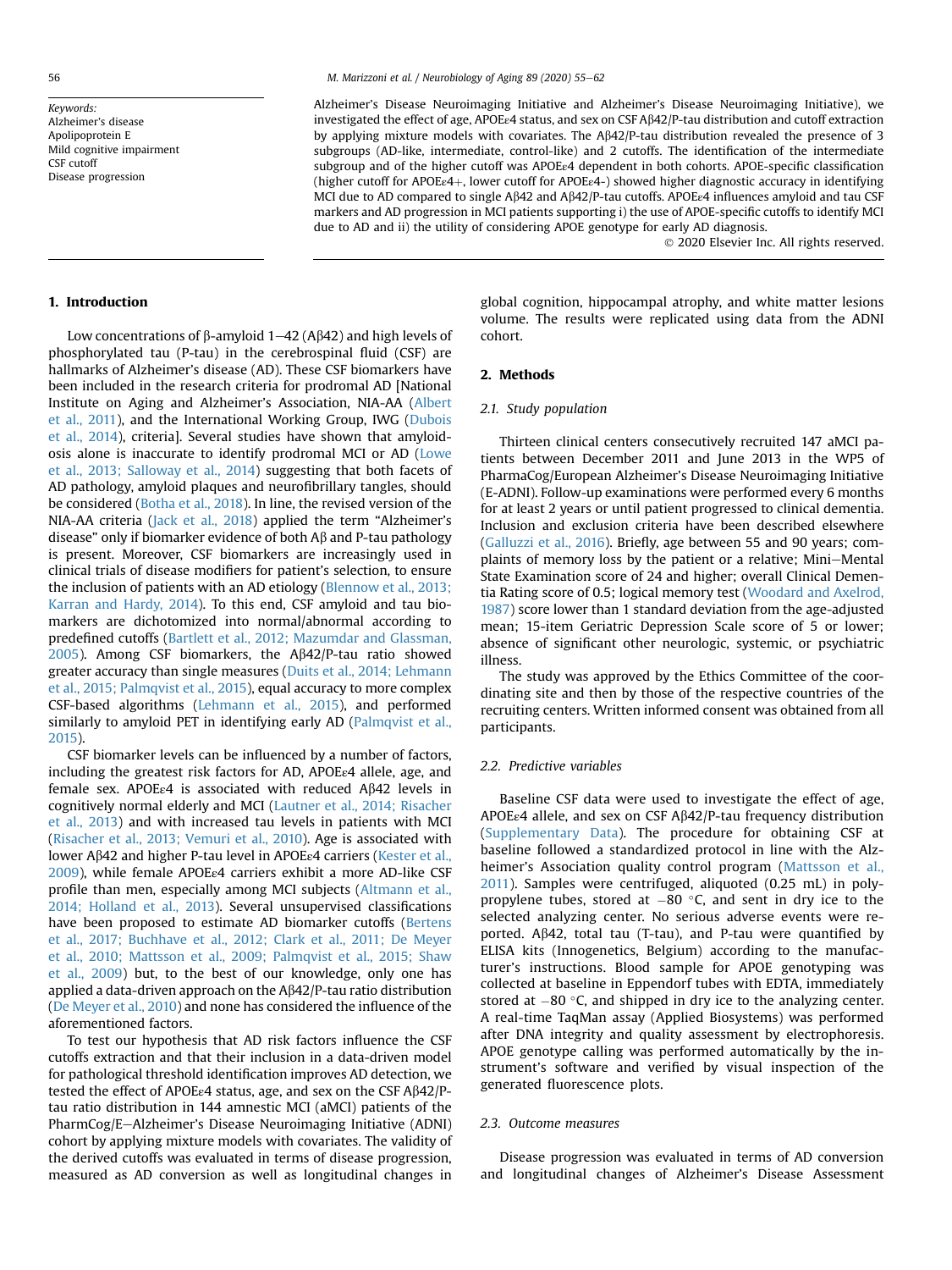Scale-cognitive subscale (ADAS-cog13), hippocampal and white matter lesion (WML) volumes (Supplementary Data). Clinical diagnosis of neurodegenerative disorders was made according to the conventional criteria ([Mckeith, 2006; McKhann et al., 2011,](#page-7-11) [2001\)](#page-7-11).

## 2.4. ADNI cohort

To validate the results using an independent cohort, we used data from the ADNI database [\(www.loni.ucla.edu/ADNI\)](http://www.loni.ucla.edu/ADNI). The ADNI was launched in 2003 as a public-private partnership, led by the principal investigator, Michael W. Weiner, MD. For up-to-date information, see [www.adni-info.org](http://www.adni-info.org). Participants were selected if they had CSF and APOE data and, for normal and MCI subjects, at least 3 follow-ups of congruent diagnosis. The sample consisted of 346 subjects, 76 normal, 171 MCI, and 99 AD patients. In ADNI, CSF biomarkers were measured using multiplex xMAP Luminex (Luminex Corp., Austin, TX) with Innogenetics ELISA kits (INNO-BIA AlzBio3; Ghent, Belgium).

## 2.5. Statistical analyses

R software (version 3.3.0) [\(R Developement Core Team, 2015](#page-7-12)) was used for the classification analyses (mclust and flexmix packages for mixture modeling; InformationValue packages to evaluate the performance of the classification models) and SPSS (version 21) for baseline characteristic comparison and validation analyses.

Gaussian mixture modeling was applied to the baseline CSF  $A\beta42$ /P-tau distribution to detect any underlying subgroups (mixture components) within the overall distribution of data and to define cutoffs of normality/abnormality. The number of components that provided the best fit to the data was chosen by the Akaike information criterion (AIC) index: lower indexes values indicated best model [\(Burnham et al., 2011\)](#page-6-8). The cutoff was defined as the  $A\beta 42$ /P-tau value for which the mixture model assigned equal probability of belonging to 2 consecutive components. Cutoff confidence intervals (95% CI) were obtained by bootstrap sampling. Cutoffs were considered to be statistically different between subgroups when their 95% CIs did not overlap. To investigate the effect of age, sex, and APOE in the identification of subgroups and cutoffs, an extension of the gaussian mixture model applied to generalized linear model was carried out. This extension allows a mixture model to be adjusted for covariates (i.e., age, sex, APOE) (Supplementary Methods 1).

#### <span id="page-2-0"></span>Table 1

Participants' characteristics in the development and validation cohorts

A first internal validation was based on i) chi-square tests to compare AD conversion between groups (as defined by mixture components and APOE carrier status) and ii) generalized linear models to predict group-associated changes in ADAS-cog13, hippocampal, and WML volumes (Supplementary Methods 2). Next, the new cutoff values were compared with previously published CSF A $\beta$ 42/P-tau and A $\beta$ 42 cutoff in terms of diagnostic accuracy for identifying incident AD dementia using the area under the receiver operating characteristic curve (AUC).

## 3. Results

CSF quantification and APOE genotype were available for 144 of 147 aMCI patients. Twenty-two patients converted to AD, 2 to Lewy body dementia, and 1 to frontotemporal dementia within 2 years with a mean time to conversion of 17 (range  $6-24$ ), 18 (range 12-24), and 12 months, respectively (Supplementary Table 1). Compared to the PharmaCog/E-ADNI cohort, the ADNI cohort was older and had longer follow-ups ([Table 1\)](#page-2-0). CSF values of the 2 cohorts were highly correlated but not directly comparable because of the different quantification assays applied. Although these variable were in principle comparable by applying a linear transformation [\(Wang et al., 2012\)](#page-7-13), we used untransformed data to compare the derived cutoffs to those already published.

## 3.1. Cutoff derivation

The mixture model on the baseline  $A\beta 42/P$ -tau distribution showing the lower AIC was the one with 3 components ( $AIC = 980$ compared to  $AIC = 991$  for the 2-component model and to  $AIC = 986$ for the 4-component model). Thus, the mixture model revealed that 3 different subgroups existed among MCI at baseline [\(Fig. 1A](#page-3-0); Supplementary Fig. 1A). Ratio values lower than 8.9 (95% CI 8.5–9.4) identified an AD-like component, values higher than 15.2 (95% CI  $13.9-16.6$ ) a control-like component, and values in-between an intermediate component. The AD-like component had higher APOEε4 frequency ( $p < 0.001$ ), ADAS-cog13 score ( $p = 0.003$ ), and T-tau levels ( $p < 0.001$ ) than the control-like component (Supplementary Table 2). The intermediate component had higher APOEε4 frequency  $(p < 0.001)$  than the control-like component and showed values inbetween for CSF T-tau ( $p < 0.001$  vs. AD-like and  $p = 0.018$  vs controllike component). Clinical conversion to AD was reported for AD-like and intermediate components only.

| Characteristic                                         | PharmaCog/E-ADNI                                 | ADNI (external validation) |             |             |
|--------------------------------------------------------|--------------------------------------------------|----------------------------|-------------|-------------|
|                                                        | Development                                      | Controls ( $n = 76$ )      | MCI         | AD          |
|                                                        | $(n = 144)$ and internal validation <sup>a</sup> |                            | $(n = 171)$ | $(n = 99)$  |
| Age, mean (SD), y                                      | 69.1(7.3)                                        | 75.8(5.6)                  | 74.5(7.5)   | 75.5(7.7)   |
| Female, $no.$ $(\%)$                                   | 82 (57)                                          | 40 (53)                    | 60(35)      | 41 (41)     |
| APO $\epsilon$ 4 carriers, no. (%)                     | 66 (46)                                          | 14(18)                     | 93 (54)     | 68 (69)     |
| CSF $A\beta$ 42, mean (SD, $pg/mL$ )                   | 694 (294)                                        | 214(52)                    | 161(53)     | 143 (41)    |
| CSF P-tau, mean $(SD, pg/mL)$                          | 67.8 (34.8)                                      | 23.2(12.6)                 | 35.5(16.6)  | 41.1 (19.5) |
| CSF T-tau, mean (SD, pg/mL)                            | 477 (347)                                        | 64 (23)                    | 100(53)     | 119(60)     |
| CSF $A\beta42/P$ -tau, mean (SD)                       | 13.4(9.1)                                        | 11.3(5.2)                  | 6.2(4.9)    | 4.7(4.4)    |
| Follow-up, mean (SD), m                                | 20(8)                                            | 70 (36)                    | 55 (32)     | 23(8)       |
| Cumulative incident AD dementia, no. (%) <sup>D</sup>  | 22(15)                                           | 0                          | 103(60)     | 99 (100)    |
| Cumulative incident FTD dementia, no. $(\%)^b$         | 1(1)                                             | O                          | 0           | 0           |
| Cumulative incident LBD dementia, no. (%) <sup>b</sup> | 2(1)                                             | $\Omega$                   | $\Omega$    | $\Omega$    |
| Cumulative drop-out, no. (%)                           | 25(17)                                           | <b>NA</b>                  | <b>NA</b>   | <b>NA</b>   |
|                                                        |                                                  |                            |             |             |

Key: AD, Alzheimer's disease; Aß42, ß-amyloid; FTD, frontotemporal dementia; LBD, Lewy body dementia; NA, not applicable; P-tau, tau phosphorylated at threonine 181; Ttau, total tau.

Details of Internal Validation Cohort in Supplementary Table 1.

<sup>b</sup> Incident dementia within 2 y for PharmaCog/E-ADNI and within 9 y for ADNI.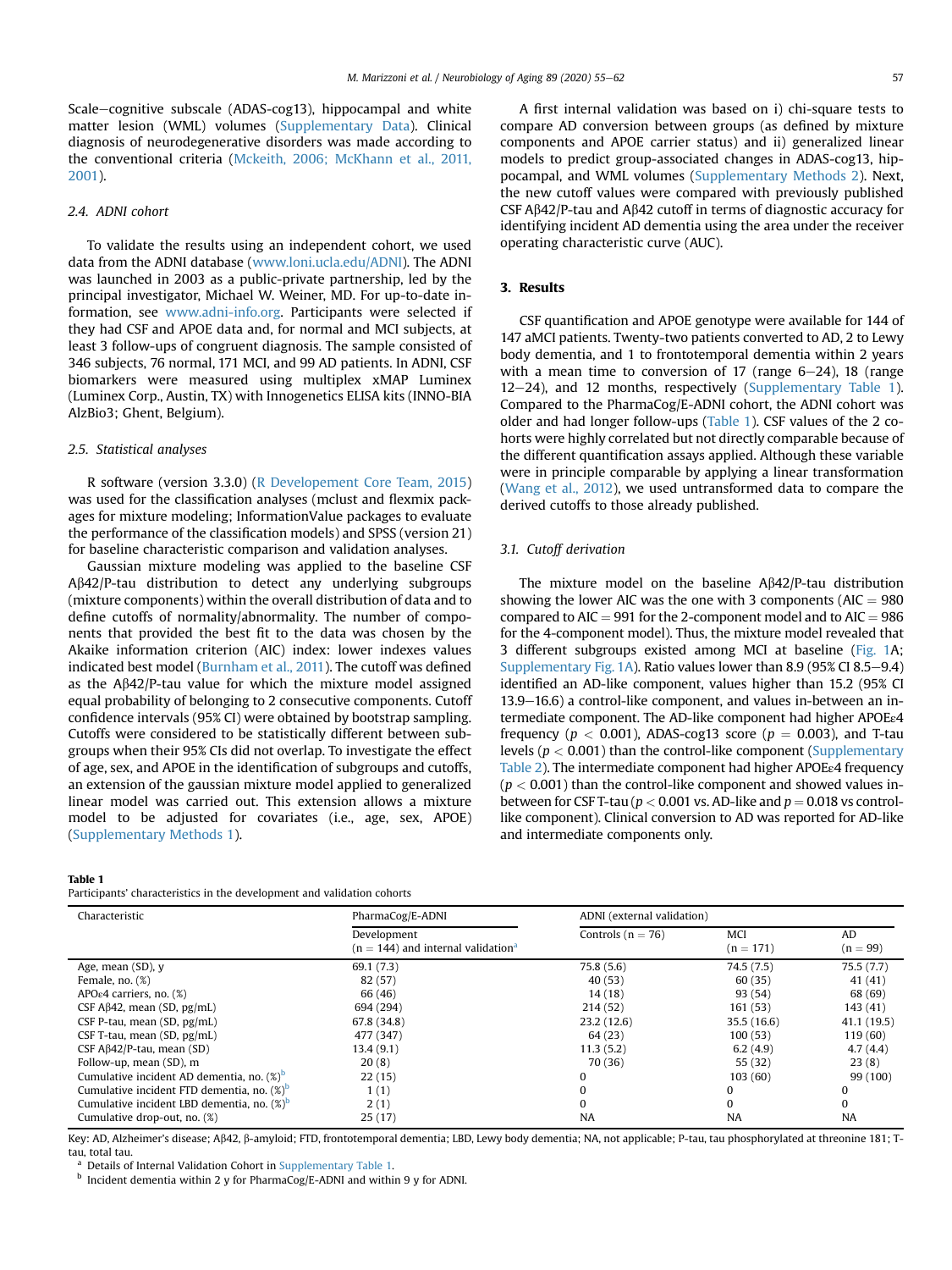<span id="page-3-0"></span>

Fig. 1. CSF Aβ42/P-tau cutoff values based on mixture models without covariates (A), with covariates (B) and stratified for APOEε4 status (C) in the PharmaCog/E-ADNI cohort. The vertical lines represent the cutoffs derived using the unadjusted mixture model and correspond to the A $\beta$ 42/P-tau values for which the model assigned equal probability of belonging to 2 consecutive components. Abbreviations: ADNI, Alzheimer's Disease Neuroimaging Initiative; CSF, cerebrospinal fluid.

To test the effect of age, APOEε4 status, and sex on the three Ab42/ P-tau components, we performed mixture models adjusted for these risk factors. Normally, significant effect of covariates leads to an alteration of the shape of the distribution. The APOEε4 adjustment changed the shape of the distribution (from 3 to 2 components) and affected the intermediate and control-like components ([Fig. 1](#page-3-0)B; Supplementary Table 3, Supplementary Fig.  $1 B-D$ ). Moreover, the derived cutoff of 10.5 (95% CI 9.5 $-11.8$ ) was significantly different from those of the unadjusted model. Conversely, the adjustment for age or sex resulted in negligible changes in the distribution shape compared to the unadjusted mixture ([Fig. 1B](#page-3-0); Supplementary Fig. 1 E-G). In line, AIC was lower in the model adjusted for APOE<sup> $e$ 4</sup> (957), and higher in those corrected for age (981) and sex (983) compared with the unadjusted model (980) (Supplementary Table 3), suggesting that the main contributor in explaining the Ab42/P-tau variability was the APOEε4 status. Mixture models performed in carriers (APOEε4+) and noncarriers (APOEε4-) separately established the intermediate component and the higher cutoff for APOE $\varepsilon$ 4+ only [\(Fig. 1](#page-3-0)C), confirming the importance of APOE $\varepsilon$ 4 in the Ab42/P-tau component identification.

## 3.2. Internal validation

<span id="page-3-1"></span>To interpret the APOEε4 effect on the 3 different subgroups, AD conversion and longitudinal biomarker evaluations were performed according to the APOEε4 carrier status and component membership. MCI patients in the intermediate  $APOEe4$  subgroup progressed to AD with the same frequency as those classified as AD-like (28% in both groups,  $p = 1.000$ ) and more frequently than intermediate  $APOEe4 - (28\% \text{ vs } 0\%, p = 0.052; \text{ Fig. 2A}).$  $APOEe4 - (28\% \text{ vs } 0\%, p = 0.052; \text{ Fig. 2A}).$  $APOEe4 - (28\% \text{ vs } 0\%, p = 0.052; \text{ Fig. 2A}).$  A different progression over time among subgroups was reported for ADAS-cog13, hippocampal, and WML volume (group  $\times$  time interaction effect,  $p = 0.015, < 0.001$ , 0.006, respectively, Supplementary Table 4). Only the MCI patients in the AD-like subgroup and the intermediate  $APOEe4+$  cognitively declined (Supplementary Fig. 2A; Supplementary Table 5). Moreover, among intermediates, APOEε4- had significant higher vascular pathology than APOE $\varepsilon$ 4+ at each evaluation point ( $p < 0.047$  at all time points, Supplementary Fig. 2C).

## 3.3. APOE-based specific CSF cutoffs and clinical validation

These results indicated that the intermediate  $APOEe4+$  progressed as the AD-like MCI patients while the intermediate APOEε4- remained stable as the control-like MCI patients. Thus, we developed the final Ab42/P-tau classification based on APOEε4 status only. In this APOEε4 – specific classification, the Aβ42/P-tau positivity was defined as value below the lower cutoff (8.9) for the APOEε4 – and below the higher cutoff (15.2) for the APOEε4+. Diagnostic accuracy to predict incident AD dementia of the APOEε4- specific classification was compared with the classification obtained using lower cutoff only, higher cutoff only, CSF  $A\beta42/$ P-tau (7.24 ([Palmqvist et al., 2015](#page-7-4)), 6.16 ([Buchhave et al., 2012\)](#page-6-9)), and



Fig. 2. Conversion to Alzheimer's disease in the PharmaCog/E-ADNI MCI patients. Incident dementia within 2 years (n = 144). (A) Patients were stratified according to the mixed modeling membership and the APOEε4 status. The numbers reported in the columns represent the MCIs who progressed to AD out of all the MCIs of the group. (B) Receiver operating characteristic curve (ROC) analysis to predict incident AD dementia of the APOEε4-specific classification (lower cutoff of 8.9 for APOEe4 noncarriers and upper cutoff of 15.2 for APOEe4 carriers) compared with single CSF Ab42/P-tau and Ab42 cutoffs. The ROC AUCs of each classification were reported in the figure legend and compared with the APOEe4-specific classification by applying the InformationValue R package. Statistical significance is represented by  $*$  at  $p < 0.05$  and  $***$  at  $p < 0.001$ . Abbreviations: AD, Alzheimer's disease; ADNI, Alzheimer's Disease Neuroimaging Initiative; CSF, cerebrospinal fluid.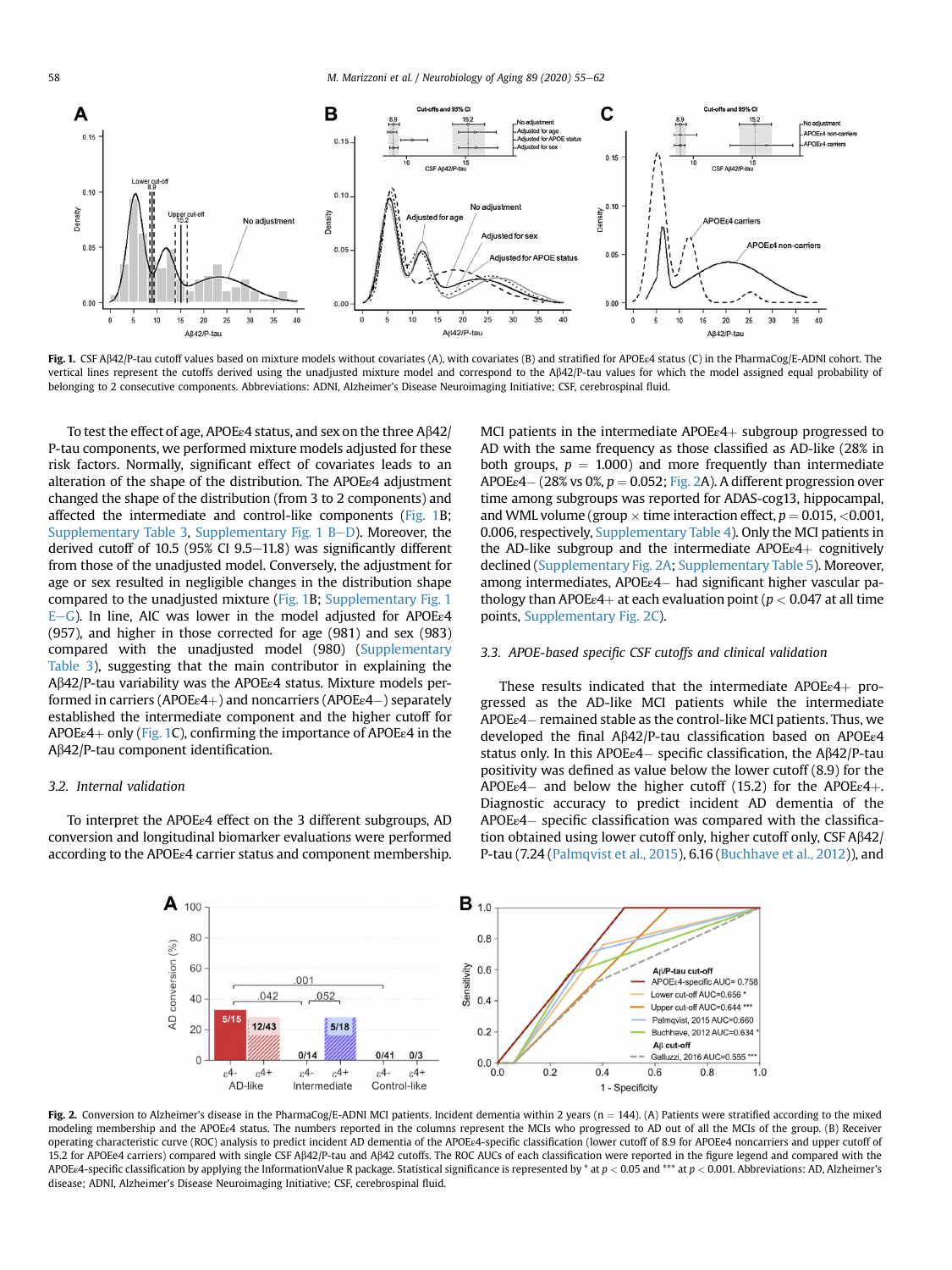CSF A $\beta$ 42 (550 pg/mL ([Galluzzi et al., 2016\)](#page-7-8)) cutoffs from the literature. The APOE-based classification showed greater AUC compared with the A $\beta$ 42 and the A $\beta$ 42/P-tau cutoff of 6.16 ( $p < 0.001$  and 0.036, respectively) and, in absolute terms, also compared with the cutoff of 7.24 ( $p = 0.074$ ) [\(Fig. 2](#page-3-1)B).

## 3.4. ADNI external validation

We next replicated the effect of APOEε4 on the CSF Aβ42/P-tau distribution in the ADNI cohort. As in PharmaCog/E-ADNI, the model that best fitted to the data was the one with 3 components  $(AIC = 1858$  compared to  $AIC = 1884$  for the 2-component model) and identifying 2 cutoffs of 3.8 (95% CI 3.5 $-4.2$ ) and 7.4 (95% CI  $6.6-8.2$ ). Moreover, the APOE<sub>ε4</sub> adjustment changed the shape of the distribution from 3 to 2 components, identified a statistically different cutoff of 5.9 (95% CI 5.4 $-6.5$ ) and decreased the AIC (1802) compared with the unadjusted model ([Fig. 3](#page-4-0)A-B and Supplementary Table 3). Mixture models performed according to APOEε4 status confirmed that the identification of the intermediate component and of the higher cutoff were due to APOEε4 [\(Fig. 3](#page-4-0)C).

AD conversion and longitudinal biomarker evaluations were carried out according to APOEε4 carrier status and component membership also in the ADNI MCI cohort. The intermediate  $APOEe4$ + progressed to AD with the same frequency as those MCI patients classified as AD-like (77% vs. 76%;  $p = 1.000$ ) and more frequently than the control-like subgroup (77% vs. 16%,  $p = 0.001$ ) and the intermediate  $APOEe4 - (77\% \text{ vs. } 40\%, p = 0.016)$  ([Fig. 4](#page-5-0)A).

ADAS-cog13, hippocampal, and WML volume analyses were performed up to 48 months because not enough data were available for the following time points. A different progression over time among subgroups was reported for all (group  $\times$  time interaction effect,  $p < 0.007$ ; Supplementary Table 4). In line with the PharmaCog/E-ADNI findings, only MCI patients in the AD-like subgroup and the intermediate  $APOEe4+$  cognitively declined (Supplementary Fig. 3A; Supplementary Table 5). Significant hippocampal atrophy occurred in all groups, faster in the AD-like population and intermediate APOEε4+ (Supplementary Fig. 3B; Supplementary Table 5). Increased vascular pathology over time was reported in the intermediate APOEε4- (Supplementary Fig. 3C; Supplementary Table 5).

Again, CSF  $A\beta42/P$ -tau positivity was defined as values below the lower cutoff (3.8) for APOEε4 – and below the higher cutoff (7.4) for APOEε4þ. Diagnostic accuracy to predict incident AD dementia of the APOEε4-specific classification was compared with lower cutoff only, which corresponds to the CSF Ab42/P-tau threshold reported in the literature ([Palmqvist et al., 2015](#page-7-4)), higher cutoff only,  $A\beta42$ cutoff of 192 pg/mL [\(De Meyer et al., 2010; Shaw et al., 2009](#page-6-7)). The APOE-based classification showed greater AUC than the lower A $\beta$ 42/P-tau ([Palmqvist et al., 2015](#page-7-4)) and the A $\beta$ 42 cutoffs ( $p = 0.043$ ) and 0.014, respectively) ([Fig. 4](#page-5-0)B).

## 4. Discussion

In this study, we evaluated the effect of APOEε4, age, and sex on CSF  $A\beta$ 42/P-tau cutoff derivation to identify aMCI patients with prodromal AD by expanding, for the first time in the AD field, the mixture models to include the effect of confounding factors. We found that, in a consecutive aMCI cohort, only APOEε4 status affected the  $A\beta 42/P$ -tau cutoff derivation establishing a higher cutoff for  $APOEe4+$  than  $APOEe4-$ . Then, we developed and validated APOEε4 specific CSF Ab42/P-tau cutoffs to be used to identify aMCI patients due to AD.

In the PharmaCog/E-ADNI cohort, the mixture model revealed the presence of 3 different components. As literature typically reported a two-component distribution (i.e., 1 AD-like and 1 controllike) [\(Buchhave et al., 2012; De Meyer et al., 2010; Jack et al., 2017;](#page-6-9) [Palmqvist et al., 2015](#page-6-9)), we hypothesized that extreme components correspond to those typically reported, while the intermediate group was heterogeneous and its complexity was mainly explained by APOEε4 status. Indeed, intermediate APOEε4+ showed AD conversion, cognitive, and hippocampal atrophy trajectories comparable to the AD-like component, representing a transitional status between control- and AD-like. Conversely, intermediate APOEε4- did not progress to AD and remained cognitively stable during follow-ups as the control-like component, suggesting that patients in this group may have non-AD underlying pathology, like hippocampal sclerosis or vascular damage, in line with previous findings [\(Jicha et al., 2006; Schneider et al., 2007](#page-7-14)). Finally, we demonstrated the higher diagnostic accuracy of the APOE-specific cutoffs to predict incident AD dementia compared to single  $A\beta 42$ / P-tau and  $A\beta$ 42 cutoffs.

External validation of the APOEε4 effect on CSF Ab42/P-tau distribution was carried out in the independent data set of ADNI, confirming the better fit of the model with 3 compared to the 2 components. Our findings are consistent with a previous study using mixture model on CSF  $A\beta$ 42/P-tau ratio from the ADNI cohort ([De](#page-6-7) [Meyer et al., 2010\)](#page-6-7) and showing the same robustness for the models with 2 and 3 components ( $AIC = 4138$  and 4139, respectively). The uncertain definition of the intermediate subgroup in the unadjusted model of the aforementioned study is probably due to

<span id="page-4-0"></span>

Fig. 3. CSF Aβ42/P-tau cutoff values based on mixture models without covariates (A), with covariates (B) and stratified for APOEe4 status (C) in the ADNI cohort. The vertical lines represent the cutoffs derived using the unadjusted mixture model and correspond to the Ab42/P-tau values for which the model assigned equal probability of belonging to 2 consecutive components. Abbreviations: ADNI, Alzheimer's Disease Neuroimaging Initiative; CSF, cerebrospinal fluid.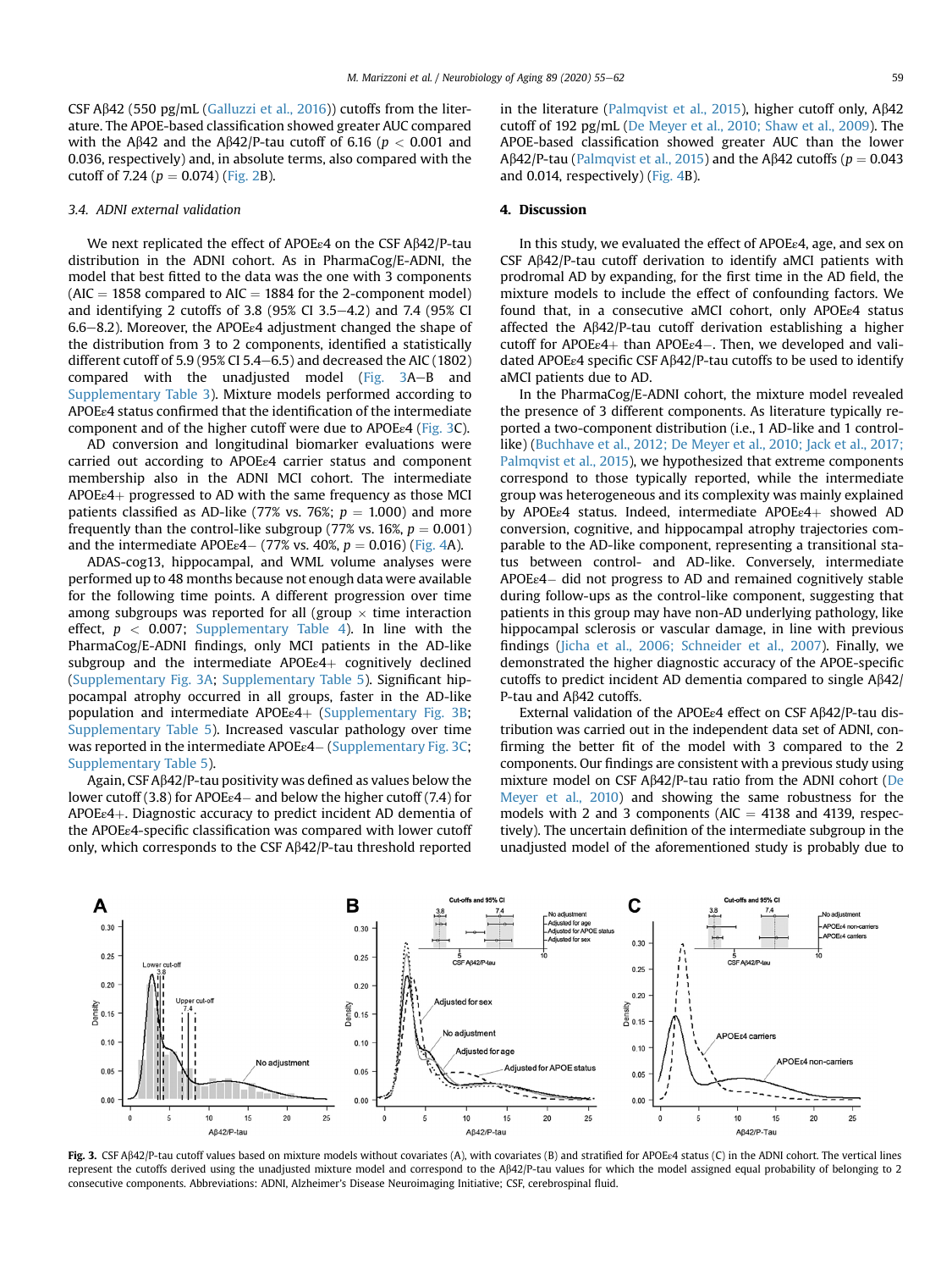<span id="page-5-0"></span>

Fig. 4. Conversion to Alzheimer's disease in the ADNI MCI patients. Incident dementia within 9 years (n = 171). (A) Patients were stratified according to the mixed modeling membership and APOEe4 status. The numbers reported in the columns represent the MCIs who progressed to AD out of all the M.CIs of the group. (B) Receiver operating characteristic curves (ROC) analysis to predict incident AD dementia of the APOEe4-specific classification (lower cutoff of 3.8 for APOEe4 non-carriers and upper cutoff of 7.4 for APOEe4 carriers) compared with single CSF Ab42/P-tau and Ab42 cutoffs. The ROC AUCs of each classification was reported in the figure legend and compared with the APOEε4-specific classification by applying the InformationValue R package. Statistical significance is represented by \* at  $p < 0.05$ . Abbreviations: AD, Alzheimer's disease; ADNI, Alzheimer's Disease Neuroimaging Initiative; CSF, cerebrospinal fluid.

the higher number of normal subjects in the derivation cohort (114 rather than 76 as here) given that the APOEε4 effect on P-tau occurred in MCI but not in normal subjects ([Risacher et al., 2013;](#page-7-6) [Sunderland et al., 2004; Vemuri et al., 2010\)](#page-7-6). Alternatively, the more liberal threshold for the definition of the memory deficit used in PharmaCog/E-ADNI reasonably allowed the enrollment of MCI patients with lower degree of brain pathology and, together with their younger age, may explain the stronger influence of APOEε4 on the ratio distribution. Second, in the ADNI cohort, we confirmed the mixed nature of the intermediate group as well as the pivotal role of APOEε4 status in defining this component and the higher cutoff. Finally, we validated the APOEε4- specific Ab42/P-tau classification by showing (i) that the intermediate  $APOEe4$ + progressed to AD with the same frequency as the AD-like subgroup, while the intermediate APOEε4- remained cognitively stable as the control-like subgroup and, (ii) its higher diagnostic accuracy in identifying incipient AD compared to single CSF A $\beta$ 42/P-tau and A $\beta$ 42 cutoffs.

Two previous studies evaluated the effect of APOE genotype on CSF and PET amyloid markers [\(Bertens et al., 2017; Lautner et al.,](#page-6-6)  $2014$ ). Although the analysis was limited to A $\beta$ 42 and did not reach statistical significance, Bertens and colleagues identified a higher CSF Ab42 cutoff in APOEε4 carriers than in noncarriers. The second study, by Lautner and colleagues, was mainly focused on identifying differences in biomarkers levels among APOE genotypes rather than analyzing the direct effect on cutoffs extraction. Although a normalization was applied to counteract the interlaboratory differences, measurement procedures were not harmonized among the laboratories involved. Finally, CSF Aß42 comparison between  $APOEe4+$  and  $APOEe4-$  was conditioned by the arbitrary choice of applying amyloid PET cutoffs to define MCI patients with normal/abnormal amyloid deposition.

As recently hypothesized [\(Bowman, 2012; Growdon et al.,](#page-6-10) [1996\)](#page-6-10), APOEε4 may have different roles in modulating the disease process along the continuum from intact cognition to dementia due to AD with its strongest influence in the earliest stages. In agreement with this view and as previously shown [\(Vemuri](#page-7-15) [et al., 2010](#page-7-15)), we found that MCI APOE $\varepsilon$ 4+ probably had more advanced AD pathology compared to APOEε4- as their Ab42/P-tau values mainly fell into the AD-like range. Furthermore, besides the APOEε4 well-studied effects on amyloid clearance reduction ([Jiang](#page-7-16) [et al., 2008; Kok et al., 2009](#page-7-16)), alternative roles are now emerging. Recent in vitro and animal reports show that apoe4 induces tau phosphorylation ([Huang et al., 2001\)](#page-7-17), cytoskeletal disruption [\(Huang et al., 2001](#page-7-17)), enhanced A $\beta$  toxicity ([Ji et al., 2002\)](#page-7-18) and exacerbated mitochondrial dysfunction [\(Gibson et al., 2000\)](#page-7-19), and tau-mediated neurodegeneration ([Shi et al., 2017\)](#page-7-20). Moreover, APOEε4 seems to have a detrimental role in neuronal repair and remodeling during stress or injury [\(Bu, 2009\)](#page-6-11), synaptic plasticity ([Buttini et al., 2002\)](#page-6-12), neurogenesis [\(Andrews-Zwilling et al., 2010](#page-6-13)), and neuroinflammation ([Ringman et al., 2012](#page-7-21)). Thus, the  $A\beta 42/P$ tau ratio may be able to simultaneously capture multiple APOE-related phenomena and amyloid-independent effects not detectable using  $A\beta 42$  alone. This, together with the observation that APOEε4 has the strongest influence in the earliest AD stages, likely contributes to explain the  $A\beta42/P$ -tau three-peak distribution of MCI APOEε4+.

Improved knowledge of the early phase of ADisimportant for future AD therapies which may have the greatest impact if treatment is initiated already in the prodromal stage [\(Citron, 2010\)](#page-6-14). Given that APOEε4 alters the association between CSF Ab42/P-tau level and the risk of progression to AD, the design of future diseasemodification trials may need to apply genotype specific cutoffs to shift the eligible population toward earlier stages and to increase its homogeneity, a fundamental prerequisite to guarantee the robustness of clinical trials. APOE information could be used in the future in addition to CSF biomarkers to identify progressing MCI subjects before widespread neuropathological damage occurs, likely enlarging the window for treatment and increasing the chance to enroll individuals with higher probability to positively respond to drugs. In turn, a stricter patient selection reduces adverse events and marketing costs. On the clinical side, these results suggest an important role of APOE genotype to support the diagnosis of MCI due to AD. Future studies may elucidate the influence of APOEε4, age, and sex on biomarkers in the earliest AD stages by applying this classification approach on studies including healthy or presymptomatic subjects. To accelerate this process and starting from this study, we developed a free algorithm [\(www.admodelling.org](http://www.admodelling.org)) allowing to verify the influence of these AD risk factors (age, sex, APOE) on any biomarker with a continuous distribution.

The main limitation of the study is the short follow-up (2 years), which may underestimate the true incidence of prodromal AD ([Buchhave et al., 2012\)](#page-6-9). Together with the more liberal threshold for the definition of the memory deficit used to include PharmaCog/E-ADNI MCI patients, it may help explain the low rate of conversion and thus the low specificity reached in this cohort. However, besides clinical conversion, we measured other outcomes of progression such as cognitive deterioration on ADAS-cog13 and increased neurodegeneration measured by hippocampal volume. Moreover, we tried to overcome this issue by validating our results in an independent MCI cohort from ADNI with an average follow-up of 4.5 years. In this latter case, the poor diagnostic performance may be ascribable to the older age of participants who probably have mixed pathologies or may be misdiagnosed.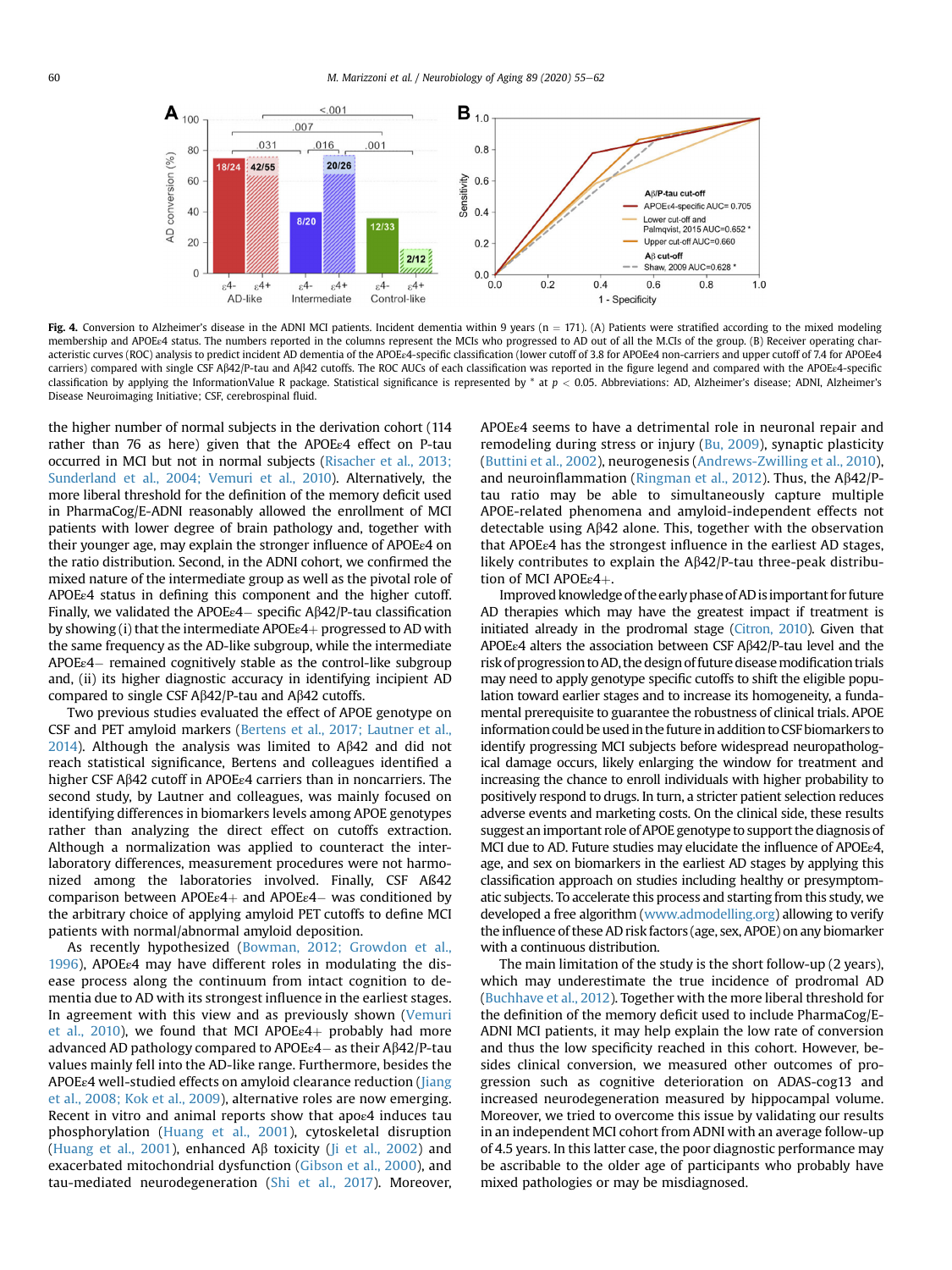In conclusion, APOEε4 plays an important role in the development of AD neuropathology and in the subsequent progression to AD dementia in MCI patients. These findings support the use of APOE specific cutoffs to identify prodromal AD and the utility of APOE genotype for early AD diagnosis.

#### Disclosure statement

The authors report no disclosures.

#### CRediT authorship contribution statement

Moira Marizzoni: Conceptualization, Methodology, Formal analysis, Data curation, Writing - original draft, Writing - review & editing. **Clarissa Ferrari:** Data curation, Writing - original draft, Writing - review & editing. Claudio Babiloni: Funding acquisition, Data curation, Writing - review & editing. Diego Albani: Formal analysis, Writing - review & editing. Frederik Barkhof: Funding acquisition, Data curation, Writing - review & editing. Libera Cavaliere: Data curation, Project administration, Writing - review & editing. Mira Didic: Funding acquisition, Data curation, Writing review & editing. Gianluigi Forloni: Funding acquisition, Data curation, Writing - review & editing. Federica Fusco: Formal analysis, Data curation. Samantha Galluzzi: Data curation, Writing - review & editing. Tilman Hensch: Data curation, Writing - review & editing. Jorge Jovicich: Data curation, Writing - review & editing. Camillo Marra: Data curation, Writing - review & editing. José Luis Molinuevo: Funding acquisition, Data curation, Writing - review & editing. Flavio Nobili: Data curation, Writing - review & editing. Lucilla Parnetti: Data curation, Writing - review & editing. Pierre Payoux: Funding acquisition, Data curation, Writing - review & editing. Jean-Philippe Ranjeva: Data curation. Federica Ribaldi: Data curation, Formal analysis. Elena Rolandi: Funding acquisition. Paolo Maria Rossini: Funding acquisition, Data curation, Writing review & editing. **Marco Salvatore:** Data curation, Writing - review & editing. Andrea Soricelli: Data curation, Writing - review & editing. **Magda Tsolaki:** Data curation, Writing - review & editing. Pieter Jelle Visser: Data curation, Writing - review & editing. Jens Wiltfang: Funding acquisition, Data curation, Writing - review & editing. Jill C. Richardson: Funding acquisition, Project administration, Supervision, Writing - review & editing. Régis Bordet: Data curation, Funding acquisition, Project administration, Writing review & editing. Olivier Blin: Funding acquisition, Project administration, Supervision, Writing - review & editing. Giovanni B. Frisoni: Conceptualization, Methodology, Data curation, Funding acquisition, Project administration, Supervision, Writing - review & editing.

## Acknowledgements

The authors wish to thank all the co-investigators from our Study Group (WP5-PharmaCog/European Alzheimer's Disease Neuroimaging Initiative) (for the complete list, see Supplementary Materials) and Michela Pievani for her support in the revision phase. Moreover, the authors thank the Alzheimer's Disease Neuroimaging Initiative (ADNI) for providing data for these analyses. Data were obtained from the ADNI database ([adni.loni.usc.edu\)](http://adni.loni.usc.edu). As such, the investigators within the ADNI contributed to the design and implementation of ADNI and/or provided data but did not participate in analysis or writing of this report. A complete listing of ADNI investigators can be found at [http://adni.loni.usc.edu/wp](http://adni.loni.usc.edu/wp-content/uploads/how_to_apply/ADNI_Acknowledgement_List.pdf)[content/uploads/how\\_to\\_apply/ADNI\\_Acknowledgement\\_List.pdf](http://adni.loni.usc.edu/wp-content/uploads/how_to_apply/ADNI_Acknowledgement_List.pdf).

The research leading to the present results has received funding from the European Community's Seventh Framework Programme (FP7/2007-2013) for the Innovative Medicine Initiative under grant agreement  $n^{\circ}$ 115009 (Prediction of cognitive properties of new drug candidates for neurodegenerative diseases in early clinical development, PharmaCog) and from the Alzheimer's Association under grant agreement n° GEENA-Q-19-595850 (The dark side of APOE  $\varepsilon$ 4: unraveling amyloid-independent effects in AD). FB is supported by the NIHR biomedical research centre at UCLH.

All PharmaCog/E-ADNI data used in this article are available as Supplementary materials (Supplementary data). All ADNI data are available in the ADNI public data repository. Anonymized patient identification numbers from the ADNI cohort used in this article are available by request from any qualified investigator.

### Appendix A. Supplementary data

Supplementary data to this article can be found online at [https://](https://doi.org/10.1016/j.neurobiolaging.2019.12.019) [doi.org/10.1016/j.neurobiolaging.2019.12.019](https://doi.org/10.1016/j.neurobiolaging.2019.12.019).

#### References

- <span id="page-6-0"></span>[Albert, M.S., Steven, D., Dickson, D., Dubois, B., Feldman, H.H., Fox, N.C., Gamst, A.,](http://refhub.elsevier.com/S0197-4580(19)30448-8/sref1) [Holtzman, D.M., Jagust, W.J., Petersen, R.C., Snyder, P.J., Carrillo, M.C., Thies, B.,](http://refhub.elsevier.com/S0197-4580(19)30448-8/sref1) [Phelps, C.H., DeKosky, S.T., Dickson, D., Dubois, B., Feldman, H.H., Fox, N.C.,](http://refhub.elsevier.com/S0197-4580(19)30448-8/sref1) [Gamst, A., Holtzman, D.M., Jagust, W.J., Petersen, R.C., Snyder, P.J., Carrillo, M.C.,](http://refhub.elsevier.com/S0197-4580(19)30448-8/sref1) [Thies, B., Phelps, C.H., 2011. The diagnosis of mild cognitive impairment due to](http://refhub.elsevier.com/S0197-4580(19)30448-8/sref1) Alzheimer'[s disease: recommendations from the National Institute on Aging-](http://refhub.elsevier.com/S0197-4580(19)30448-8/sref1)Alzheimer'[s Association workgroups on diagnostic guidelines for Alzheimer](http://refhub.elsevier.com/S0197-4580(19)30448-8/sref1)'s [disease. Alzheimers Dement. 7, 270](http://refhub.elsevier.com/S0197-4580(19)30448-8/sref1)-[279](http://refhub.elsevier.com/S0197-4580(19)30448-8/sref1).
- <span id="page-6-5"></span>[Altmann, A., Tian, L., Henderson, V.W., Greicius, M.D., Alzheimer](http://refhub.elsevier.com/S0197-4580(19)30448-8/sref2)'s Disease Neuro[imaging Initiative Investigators, 2014. Sex modi](http://refhub.elsevier.com/S0197-4580(19)30448-8/sref2)fies the APOE-related risk of [developing Alzheimer disease. Ann. Neurol. 75, 563](http://refhub.elsevier.com/S0197-4580(19)30448-8/sref2)–[573.](http://refhub.elsevier.com/S0197-4580(19)30448-8/sref2)
- <span id="page-6-13"></span>[Andrews-Zwilling, Y., Bien-Ly, N., Xu, Q., Li, G., Bernardo, A., Yoon, S.Y., Zwilling, D.,](http://refhub.elsevier.com/S0197-4580(19)30448-8/sref3) [Yan, T.X., Chen, L., Huang, Y., 2010. Apolipoprotein E4 causes age- and tau-](http://refhub.elsevier.com/S0197-4580(19)30448-8/sref3)[dependent impairment of GABAergic interneurons, leading to learning and](http://refhub.elsevier.com/S0197-4580(19)30448-8/sref3) memory defi[cits in mice. J. Neurosci. 30, 13707](http://refhub.elsevier.com/S0197-4580(19)30448-8/sref3)-[13717.](http://refhub.elsevier.com/S0197-4580(19)30448-8/sref3)
- <span id="page-6-4"></span>[Bartlett, J.W., Frost, C., Mattsson, N., Skillbäck, T., Blennow, K., Zetterberg, H.,](http://refhub.elsevier.com/S0197-4580(19)30448-8/sref4) [Schott, J.M., 2012. Determining cut-points for Alzheimer](http://refhub.elsevier.com/S0197-4580(19)30448-8/sref4)'s disease biomarkers: [statistical issues, methods and challenges. Biomark. Med. 6, 391](http://refhub.elsevier.com/S0197-4580(19)30448-8/sref4)-[400.](http://refhub.elsevier.com/S0197-4580(19)30448-8/sref4)
- <span id="page-6-6"></span>[Bertens, D., Tijms, B.M., Scheltens, P., Teunissen, C.E., Visser, P.J., 2017. Unbiased](http://refhub.elsevier.com/S0197-4580(19)30448-8/sref5) estimates of cerebrospinal fl[uid beta-amyloid 1-42 cutoffs in a large memory](http://refhub.elsevier.com/S0197-4580(19)30448-8/sref5) [clinic population. Alzheimers Res. Ther. 9, 8.](http://refhub.elsevier.com/S0197-4580(19)30448-8/sref5)
- <span id="page-6-3"></span>[Blennow, K., Zetterberg, H., Haass, C., Finucane, T., 2013. Semagacestat](http://refhub.elsevier.com/S0197-4580(19)30448-8/sref6)'s fall: where [next for AD therapies? Nat. Med. 19, 1214](http://refhub.elsevier.com/S0197-4580(19)30448-8/sref6)-[1215](http://refhub.elsevier.com/S0197-4580(19)30448-8/sref6).
- <span id="page-6-2"></span>[Botha, H., Mantyh,W.G., Graff-Radford, J., Machulda, M.M., Przybelski, S.A., Wiste, H.J.,](http://refhub.elsevier.com/S0197-4580(19)30448-8/sref7) Senjem, M.L., Parisi, J.E., Petersen, R.C., Murray, M.E., Boeve, B.F., Lowe, [Knopman, D.S., Jack, C.R., Jones, D.T., 2018. Tau-negative amnestic dementia](http://refhub.elsevier.com/S0197-4580(19)30448-8/sref7) [masquerading as Alzheimer disease dementia. Neurology 90, e940](http://refhub.elsevier.com/S0197-4580(19)30448-8/sref7)-[e946.](http://refhub.elsevier.com/S0197-4580(19)30448-8/sref7)
- <span id="page-6-10"></span>[Bowman, G.L., 2012. Ascorbic acid, cognitive function, and Alzheimer](http://refhub.elsevier.com/S0197-4580(19)30448-8/sref8)'s disease: a [current review and future direction. Biofactors 38, 114](http://refhub.elsevier.com/S0197-4580(19)30448-8/sref8)-[122](http://refhub.elsevier.com/S0197-4580(19)30448-8/sref8).
- <span id="page-6-11"></span>[Bu, G., 2009. Apolipoprotein E and its receptors in Alzheimer](http://refhub.elsevier.com/S0197-4580(19)30448-8/sref9)'s disease: pathways, [pathogenesis and therapy. Nat. Rev. Neurosci. 10, 333](http://refhub.elsevier.com/S0197-4580(19)30448-8/sref9)-[344](http://refhub.elsevier.com/S0197-4580(19)30448-8/sref9).
- <span id="page-6-9"></span>[Buchhave, P., Minthon, L., Zetterberg, H., Wallin, A.K., Blennow, K., Hansson, O., 2012.](http://refhub.elsevier.com/S0197-4580(19)30448-8/sref10) Cerebrospinal fluid levels of  $\beta$ [-amyloid 1-42, but not of tau, are fully changed](http://refhub.elsevier.com/S0197-4580(19)30448-8/sref10) [already 5 to 10 years before the onset of Alzheimer dementia. Arch. Gen. Psy](http://refhub.elsevier.com/S0197-4580(19)30448-8/sref10)chiatry  $69, 98 - 106$  $69, 98 - 106$ .
- <span id="page-6-8"></span>[Burnham, K.P., Anderson, D.R., Huyvaert, K.P., 2011. AIC model selection and mul](http://refhub.elsevier.com/S0197-4580(19)30448-8/sref11)[timodel inference in behavioral ecology: some background, observations, and](http://refhub.elsevier.com/S0197-4580(19)30448-8/sref11) [comparisons. Behav. Ecol. Sociobiol. 65, 23](http://refhub.elsevier.com/S0197-4580(19)30448-8/sref11)-[35](http://refhub.elsevier.com/S0197-4580(19)30448-8/sref11).
- <span id="page-6-12"></span>[Buttini, M., Yu, G.-Q., Shockley, K., Huang, Y., Jones, B., Masliah, E., Mallory, M.,](http://refhub.elsevier.com/S0197-4580(19)30448-8/sref12) [Yeo, T., Longo, F.M., Mucke, L., 2002. Modulation of Alzheimer-like synaptic and](http://refhub.elsevier.com/S0197-4580(19)30448-8/sref12) cholinergic defi[cits in transgenic mice by human apolipoprotein E depends on](http://refhub.elsevier.com/S0197-4580(19)30448-8/sref12) [isoform, aging, and overexpression of amyloid beta peptides but not on plaque](http://refhub.elsevier.com/S0197-4580(19)30448-8/sref12) [formation. J. Neurosci. 22, 10539](http://refhub.elsevier.com/S0197-4580(19)30448-8/sref12)-[10548.](http://refhub.elsevier.com/S0197-4580(19)30448-8/sref12)
- <span id="page-6-14"></span>Citron, M., 2010. Alzheimer'[s disease: strategies for disease modi](http://refhub.elsevier.com/S0197-4580(19)30448-8/sref13)fication. Nat. Rev. [Drug Discov. 9, 387](http://refhub.elsevier.com/S0197-4580(19)30448-8/sref13)-[398.](http://refhub.elsevier.com/S0197-4580(19)30448-8/sref13)
- [Clark, C.M., Schneider, J.A., Bedell, B.J., Beach, T.G., Bilker, W.B., Mintun, M.A.,](http://refhub.elsevier.com/S0197-4580(19)30448-8/sref14) [Pontecorvo, M.J., Hefti, F., Carpenter, A.P., Flitter, M.L., Krautkramer, M.J.,](http://refhub.elsevier.com/S0197-4580(19)30448-8/sref14) [Kung, H.F., Coleman, R.E., Doraiswamy, P.M., Fleisher, A.S., Sabbagh, M.N.,](http://refhub.elsevier.com/S0197-4580(19)30448-8/sref14) [Sadowsky, C.H., Reiman, E.P., Zehntner, S.P., Skovronsky, D.M., 2011. Use of](http://refhub.elsevier.com/S0197-4580(19)30448-8/sref14) fl[orbetapir-PET for imaging beta-amyloid pathology. JAMA 305, 275](http://refhub.elsevier.com/S0197-4580(19)30448-8/sref14)-[283](http://refhub.elsevier.com/S0197-4580(19)30448-8/sref14).
- <span id="page-6-7"></span>[De Meyer, G., Shapiro, F., Vanderstichele, H., Vanmechelen, E., Engelborghs, S., De](http://refhub.elsevier.com/S0197-4580(19)30448-8/sref15) [Deyn, P.P., Coart, E., Hansson, O., Minthon, L., Zetterberg, H., Blennow, K.,](http://refhub.elsevier.com/S0197-4580(19)30448-8/sref15) Shaw, L., Trojanowski, J.Q., Alzheimer'[s Disease Neuroimaging Initiative, 2010.](http://refhub.elsevier.com/S0197-4580(19)30448-8/sref15) [Diagnosis-independent alzheimer disease biomarker signature in cognitively](http://refhub.elsevier.com/S0197-4580(19)30448-8/sref15) [normal elderly people. Arch. Neurol. 67, 949](http://refhub.elsevier.com/S0197-4580(19)30448-8/sref15).
- <span id="page-6-1"></span>[Dubois, B., Feldman, H.H., Jacova, C., Hampel, H., Molinuevo, J.L.J.L., Blennow, K.,](http://refhub.elsevier.com/S0197-4580(19)30448-8/sref16) [Dekosky, S.T., Gauthier, S., Selkoe, D., Bateman, R., Cappa, S., Crutch, S.,](http://refhub.elsevier.com/S0197-4580(19)30448-8/sref16) [Engelborghs, S., Frisoni, G.B., Fox, N.C., Galasko, D., Habert, M.O., Jicha, G.A.,](http://refhub.elsevier.com/S0197-4580(19)30448-8/sref16) [Nordberg, A., Pasquier, F., Rabinovici, G., Robert, P., Rowe, C., Salloway, S.,](http://refhub.elsevier.com/S0197-4580(19)30448-8/sref16) [Sarazin, M., Epelbaum, S.S., de Souza, L.C., Vellas, B., Visser, P.J., Schneider, L.,](http://refhub.elsevier.com/S0197-4580(19)30448-8/sref16)